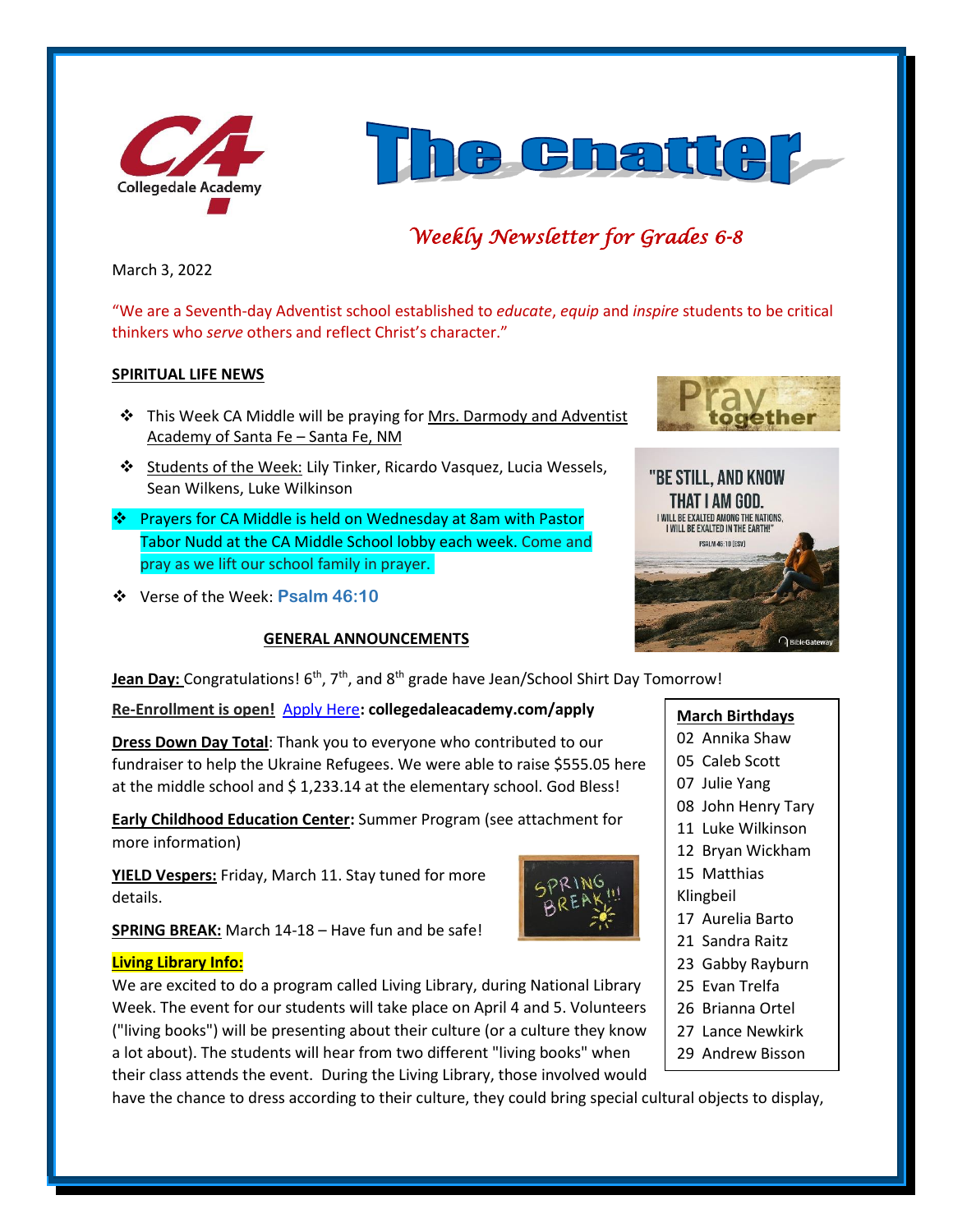and discuss details about what makes their culture special to them. We are looking forward to students having the opportunity to meet people from different cultures and learn directly from them. Please let Mrs. Ancheta know if you would be interested in joining the Living Library as a volunteer or if you have any questions.

Volunteer Details

- We will need about 30 volunteers per day (Monday, April 4 and Tuesday, April 5).
- It is preferable that volunteers sign up for a 2 hour block (10-12 or 12:30-2:30). But if you are only available for one period that is still helpful.
- Living Books will be presenting about their culture for about 15 minutes and then have 5 minutes for Q & A. They will do this two times in one class period (an hour block).
- Please indicate on the volunteer form (linked below) **all of your availability.** This will help on the planning side to make sure each class has a variety of cultures. You will hear back on which day(s)/times we would love for you to come in and share.

• After you complete the form you will hear from Mrs. Ancheta with more information. Please complete this quick [online form](https://forms.gle/3BzKPM2Pg5oKMCSv6) to volunteer.

# **PRINCIPAL'S LUNCH**

# Wednesday, March 9–

Mariah Church, Marin Chandler, Marshall Andrews, Matthias Klingbeil, Naima Parkhurst, Natalie Michaud

*Cheese Pizza will be provided along with other snacks. Please let us know two days ahead if your child has any allergies!*



# **HOT LUNCHES – Schedule B**

Please remember that your child's lunch/drink accounts should be paid prior to them ordering a lunch. Please give cash/check to Mrs. Reed at the front desk. Checks should be made out to 'Collegedale Academy' (spelled out please). You may pay in an individual bases or pay a set amount ahead of time. Remaining balance on your account at the end of the year will be refunded to you**. If your child will be late getting to school and needs a lunch, please call the front office to order one before 8:15am. Thank you!** 

Meal Schedule Week A: Monday – Hotdog  $&$  Fruit Tuesday – Bean Burritos & Fruit Wednesday – Pizza Thursday – Spaghetti w/Broccoli Friday – Hoagie w/cheese & Fruit



Meal Schedule Week B: Monday – Mac n Cheese / Nuggets Tuesday – Bean Burritos & Fruit Wednesday – Pizza

Thursday – Fettuccine w/Broccoli Friday – Griller w/cheese & Fruit

Drink options at lunch time: water bottle, 2% Milk, Orange Juice– every day, plus Chocolate Milk – Friday. Kim Lighthall is our Lunch Coordinator. You may email her at

[klighthall@collegedaleacademy.com](mailto:klighthall@collegedaleacademy.com) for any lunch account information.

**Keep in mind that there is NO HOT LUNCH available when we have a 2-hour delay. Please have your child bring their own lunch. Thank you!**

# **ATHLETICS**

**Sports** – Coach Jeff Morris – [jmorris@collegedaleacademy.com](mailto:jmorris@collegedaleacademy.com)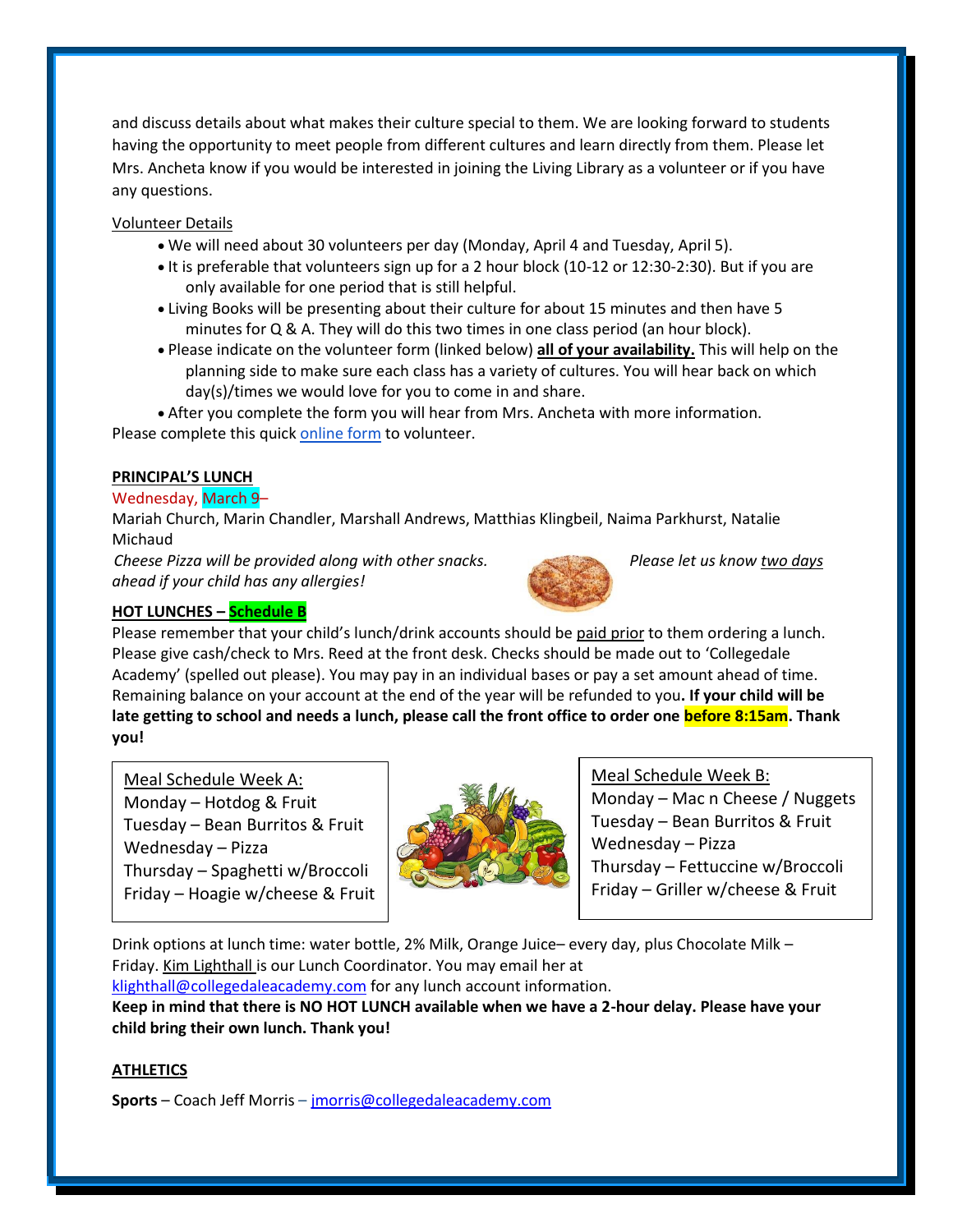[Volleyball Schedule](https://www.collegedaleacademy.com/wp-content/uploads/2022/02/2022-Volleyball-schedule.pdf) [Volleyball Teams](https://www.collegedaleacademy.com/wp-content/uploads/2022/02/2021-2022-Volleyball-Teams-1.pdf) [Golf Schedule](https://www.collegedaleacademy.com/wp-content/uploads/2022/03/2022-ISC-Golf-Schedule.pdf)

### **MUSIC**

**Caroliers and Handbells –** Holly Greer – [hgreer@collegedaleacademy.com](mailto:hgreer@collegedaleacademy.com)

**Orchestra –** Tami King – [tking@collegedaleacademy.com](mailto:tking@collegedaleacademy.com)

**Band –** Greg Lindquist - [glindquist@collegedaleacademy.com](mailto:glindquist@collegedaleacademy.com)

### **HOME & SCHOOL**

There will be valuable information and updates on the page throughout the year! **CA Car Magnets and Stickers** are available for purchase at the front office. Magnets: \$5.00; Stickers: \$2.00 (cash or check please)

## **Support Collegedale Academy when you shop at Amazon!**

Select Collegedale Academy as your Charitable Organization and earn cash for our school. AmazonSmile is available at [smile.amazon.com](https://smile.amazon.com/ref=smi_se_saas_lsmi_smi) on your web browser and can be activated in the Amazon Shopping app for iOS and Android phones. When you shop at AmazonSmile they will donate 0.5% of your eligible purchases to the charitable organization of your choice. You can choose from over one million organizations to support.

### **BOX TOPS**

Support us by 'giving' online ([www.boxtops4education.com\)](http://www.boxtops4education.com/) or through their app by scanning your receipts. Our school highly benefits from this! **Thank you!**

#### **CA MIDDLE ASSISTANT REGISTRAR**

Debbie Reed - **[dreed@collegedaleacademy.com](mailto:dreed@collegedaleacademy.com) Office Phone:** 423-396-3020

#### **School Closings**

When the school closes due to weather or other events, parents and guardians will be notified by text and email. We will be listed on news stations as Collegedale Academy. Please note that we do not have hot lunch available when there is a two-hour delay.

#### **Collegedale Academy**

Please contact us with any questions: Early Childhood (starting at age 3) – Grade 5: Phone 423.396.2122 or email: hhoffman@collegedaleacademy.com Grades 6-8: 423.396.3020 or email: dreed@collegedaleacademy.com Grades 9-12: 423.396.2124 or email: registrar@collegedaleacademy.com

## **SCHOOL COUNSELOR**

Amanda Ancheta - [aancheta@collegedaleacademy.com](mailto:aancheta@collegedaleacademy.com)

*Once a month I go into Bible classes to present a classroom lesson. This year's curriculum is about creating a culture of kindness. The students receive a grade for what they do, and it is part of their Bible grade. I realized it would be nice to share a quick summary of what I do with each grade. If you have any questions, please let me know.*